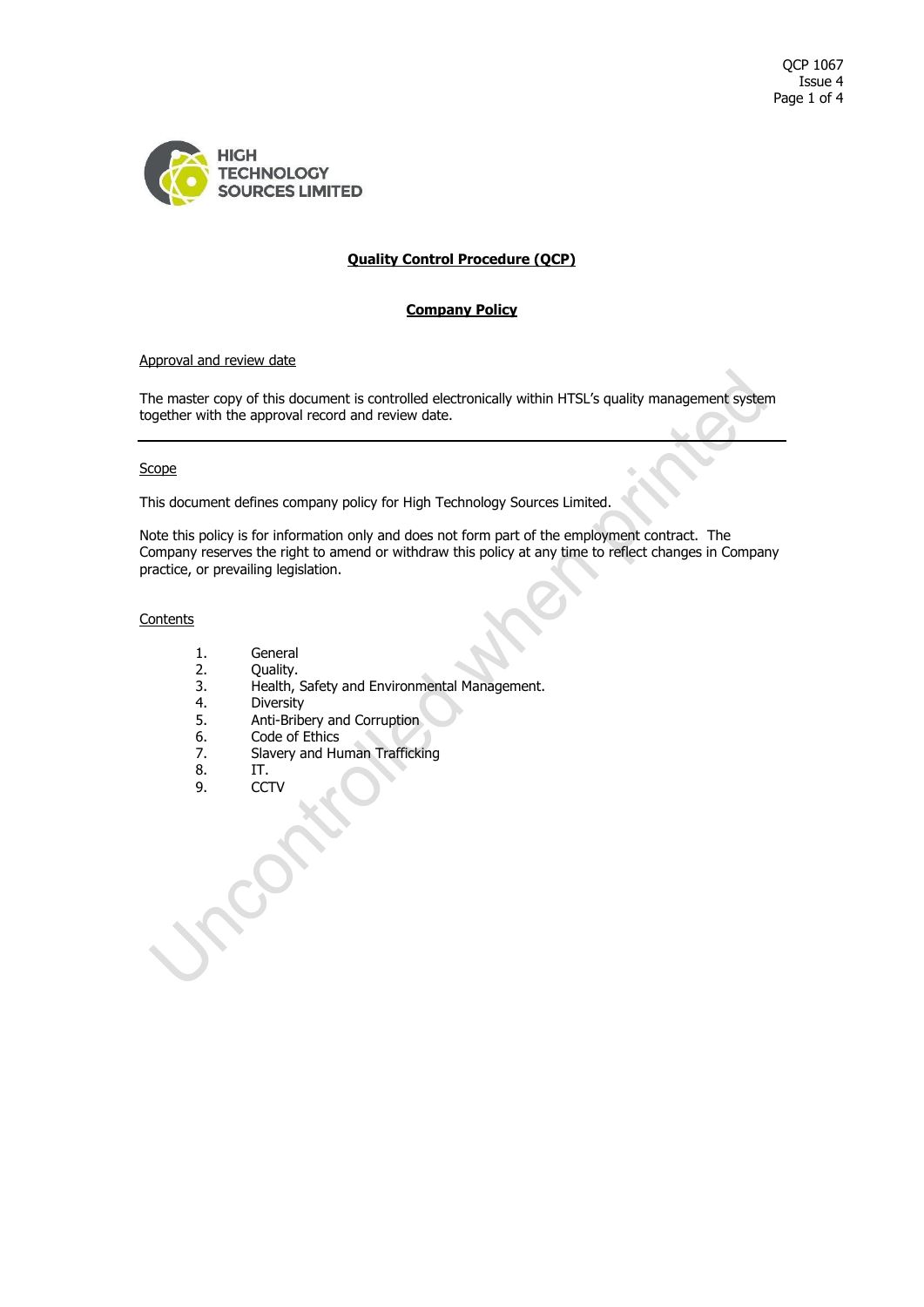### 1. General

All HTSL staff are expected to understand and comply with the policies contained in sections 2 to 8 of this document.

James Fisher and Sons plc publish are large number of other policies that can be referred to as required via the James Fisher and Sons intranet system (Compass). All HTSL staff are given access to the Compass system. Policies relevant to HTSL include:

- **Disciplinary**
- **Grievance**
- Whistleblowing
- Group UK Employee Handbook
- Adverse Weather
- Annual Leave
- Performance Management
- Group homeworking
- Flexible Working
- Attendance Management
- Drugs and Alcohol
- Flexible Working
- Maternity
- Parental Leave
- Paternity Leave
- Sickness Absence
- Group Expenses Framework
- Business Travel
- Company Car
- Data Protection

# 2. Quality.

HTSL is committed to promoting the safe use of radiation sources in industry, medicine and research by providing its customers with products and services that meet their requirements. HTSL seeks to continually improve the quality of these products and services through the application and development of its quality management system. Specifically HTSL strives to:

- To provide customers with expert advice to ensure they choose products appropriate for their application.
- To ensure customers are aware of how to use the products safely and in compliance with regulations.
- To ensure customers are aware of how to return sources in compliance with regulations.
- To provide information on products, prices and deliveries in a timely manner so customers never need to request the same thing twice.
- To ensure that customers are notified in advance of all deliveries and collections of radioactive materials and that delivery is made to the correct location or department on site in accordance with the customer's requirements.
- To ensure that all equipment serviced by HTSL is safe and fit for purpose.
- To ensure that all containers and projectors loaded by HTSL are safe and fit for purpose.
- 3. Health, Safety and Environmental Management.

The objective of this policy is to ensure the health and safety of HTSL's employees, visitors, suppliers, customers and neighbours and to minimise the environmental impact of HTSL's operations.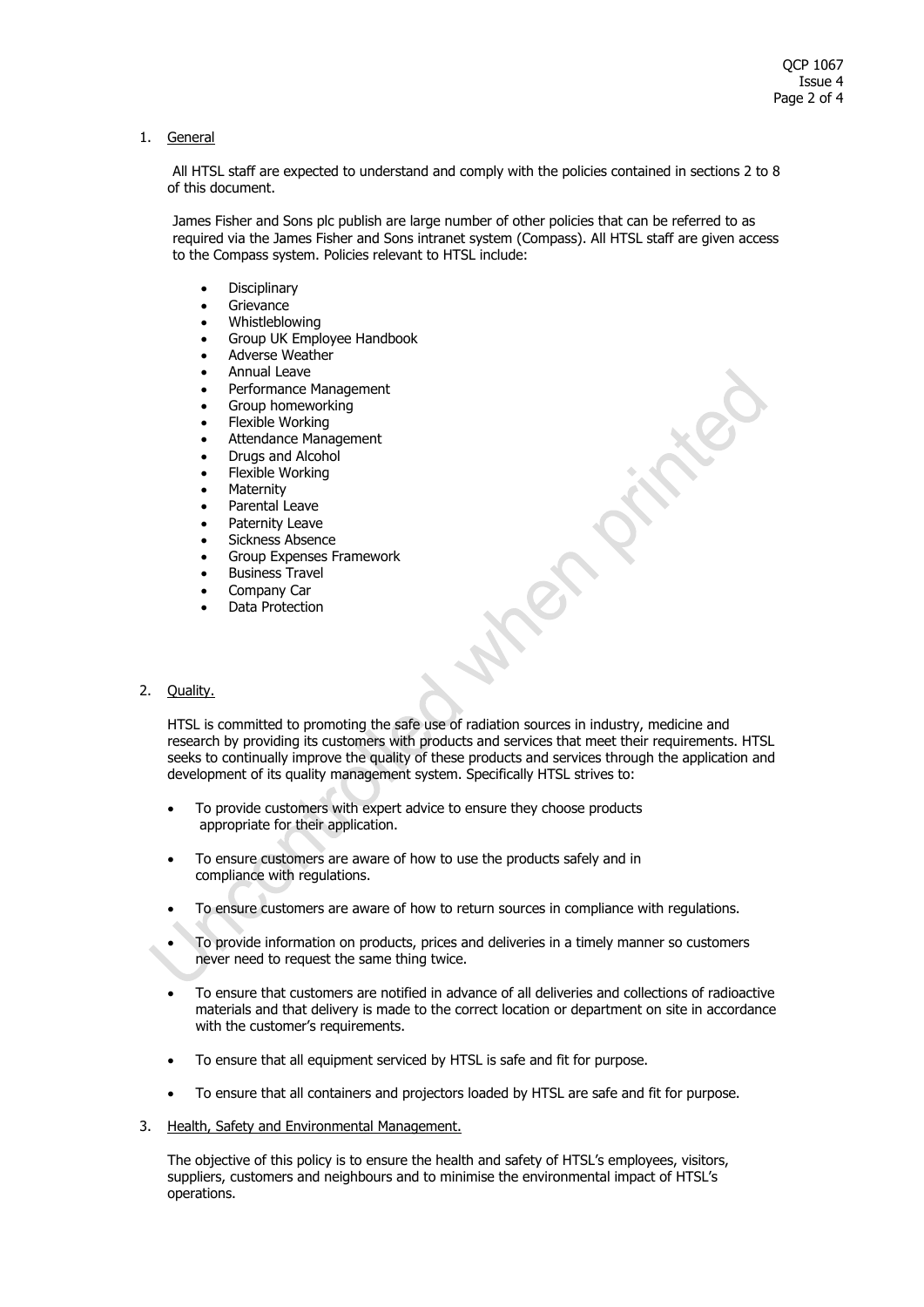All employees have a responsibility to look after the health and safety of themselves, other employees, visitors, suppliers, neighbours and customers. All employees also have a responsibility to look after the environment and to minimise the impact on the environment of anything they do.

HTSL is committed to:

- Complying with all relevant health, safety and environmental legislation.
- Continuously improving the health, safety and welfare of anyone affected by our activities.
- Minimising the number and consequences of accidents.
- Preventing pollution and minimising waste.
- Application to the ALARA principle regarding exposure to ionising radiation.
- Systematically identifying risks from our activities.
- Controlling risks by providing adequate resources, equipment, training, written procedures and supervision.
- Continually reducing the direct adverse environmental effects of our activities.

#### 4. Diversity

See Group Diversity Policy approved by the James Fisher and Sons plc board. This policy can be accessed via the Compass system.

#### 5. Anti-Bribery and Corruption

See Anti-Bribery and Corruption Policy approved by the James Fisher and Sons plc board. This policy can be accessed via the Compass system.

## 6. Code of Ethics

See Code of Ethics Policy approved by the James Fisher and Sons plc board. This policy can be accessed via the Compass system.

### 7. Slavery and Human Trafficking

See Slavery and Human Trafficking Policy approved by the James Fisher and Sons plc board. This policy can be accessed via the Compass system.

8. IT.

The objective of this policy is to ensure that HTSL is able to maintain an efficient, reliable and secure IT system that is suitable for its business needs.

It is the responsibility of all employees to ensure that they adhere to this policy. Failure to comply with the policy may result in formal disciplinary procedures being instigated. It is the responsibility of the Directors to ensure that the IT system is up to date and properly maintained.

Access to the system must be protected by a password that is at least 8 digits and contains at least one letter, one number, one capital letter and one special character. Passwords must be changed at least every three months. Passwords may only be shared with the approval of a director. Passwords must not be recorded in complete form and all reasonable steps must be taken to keep them secret.

No data may be downloaded from the system onto a CD-ROM, USB memory stick or other storage device without the approval of a director.

No third party devices such as laptops or other equipment may be connected to the company network without approval from a director.

The use of e-mail is primarily for business purposes however employees are allowed limited personal use. E-mail must not be used for communications that could be potentially damaging to the company if those messages became public. These include any message with copyrighted or confidential material, defamatory, abusive, sexist or racist content even if written in jest. Personal emails must also adhere to this policy. The use of any web based e-mail such as Hotmail is prohibited. The Company employs antivirus software however employees must remain vigilant and not open any attachments to e-mails they are uncertain of.

Any attempt to bypass the Company antivirus and e-mail security system will be regarded as a serious disciplinary issue by the Company.